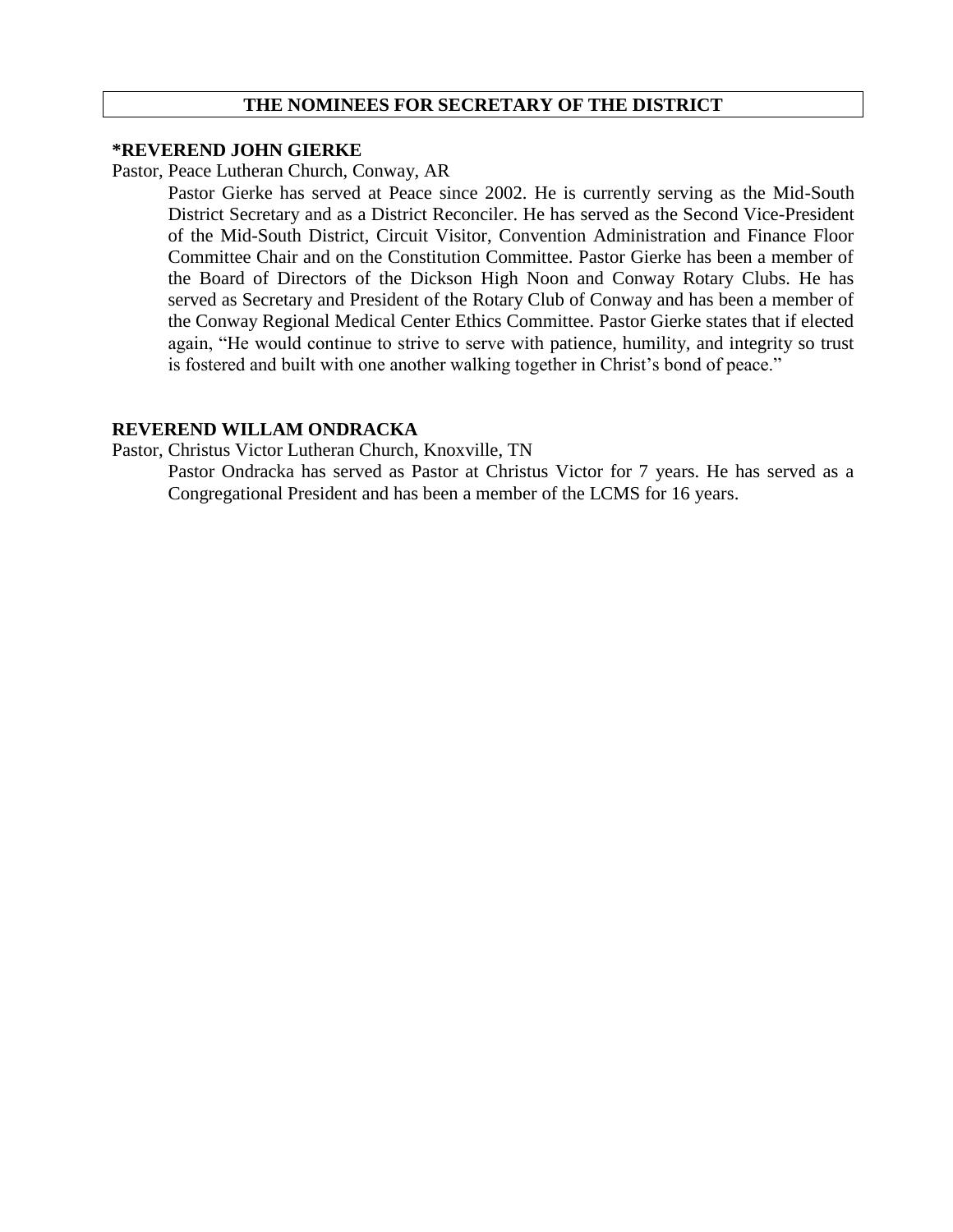## **THE REGIONAL NOMINEES FOR THE BOARD OF DIRECTORS OF THE DISTRICT**

## **Commissioned Ministers of Religion**

(Vote for 1 in Regions 1  $\&$  2, and one in Regions 3  $\&$  4)

#### **REGIONS 1 and 2**

#### **\*TESSA BRASHER** (Region 1)

Director of Christian Education, St. John's Lutheran Church, Lafe, AR

Ms. Brasher currently serves as Director of Christian Education at St. John's, Lafe focusing on children and youth ministry. She has served St. John's in many capacities and offices including Sunday School teacher, VBS Director, Women's Bible Study leader and organist. She has served on the District level in both youth ministry and LWML. Ms. Brasher has taught in both public schools and Lutheran schools in Arkansas. She has served on the Board of Directors of the Mid-South District for the past 3 years.

#### **CONNIE SOSO - GOINES** (Region 1)

Deaconess, Grace Lutheran, Greenwood, AR

Ms. Goines is currently serving as Deaconess at Grace Lutheran in Greenwood. She has served as the Mission Servants Committee chairperson of the River Valley LWML and has served on the Rural and Small Town Mission Committee of the Mid-South District. She has a background in social services with San Bernardino County, California. She worked there as a Staff Development Training Instructor for Foster Care, Medi-Cal and Cash/Food Assistance programs.

#### **REGIONS 3 AND 4**

#### **LINDSEY HOFMAN** (Region 4)

Teacher, First Lutheran Church, Knoxville, TN

Ms. Hofman has served as a teacher at First Lutheran for 6 years and is has been serving as Interim Principal for 3 years. She has served First in many capacities and offices including Planning Council member for 3 years, Ex-officio School Board member for 5 years. Since 2016, she has been a member of the North Knoxville Business Professional Association and has worked with German Saturday school. She wishes to build up the Mid-South District and serve our ministries well. She believes success begins with prayer, focusing on Scripture and handling each situation with a balance of Law and Gospel.

#### **\*SHIRLEY PIEPENBRINK** (Region 3)

Teacher, Retired, Immanuel Lutheran Church

Ms. Piepenbrink is a retired Lutheran School teacher with 38 years of experience. She has served schools in Wisconsin, Tennessee and in Asia. She is currently on the Mid-South District Board of Directors and on the LWML West TN Zone Board. Her congregational service has been on the Board of Evangelism and Missions, and in the Choir and Bell Choir. She will be traveling to Tanzania for Gospel Outreach in May-June.

#### **A.J. VEGA** (Region 3)

Director of Christian Education, Immanuel Lutheran Church, Memphis, TN

Mr. Vega has been serving as the DCE at Immanuel since 2015. He is currently serving on the Mid-South District Youth and Family Ministry Board. He has experience as a Worship Leader and as an Outreach Coordinator. He loves sharing the gospel with young people both inside and outside the church.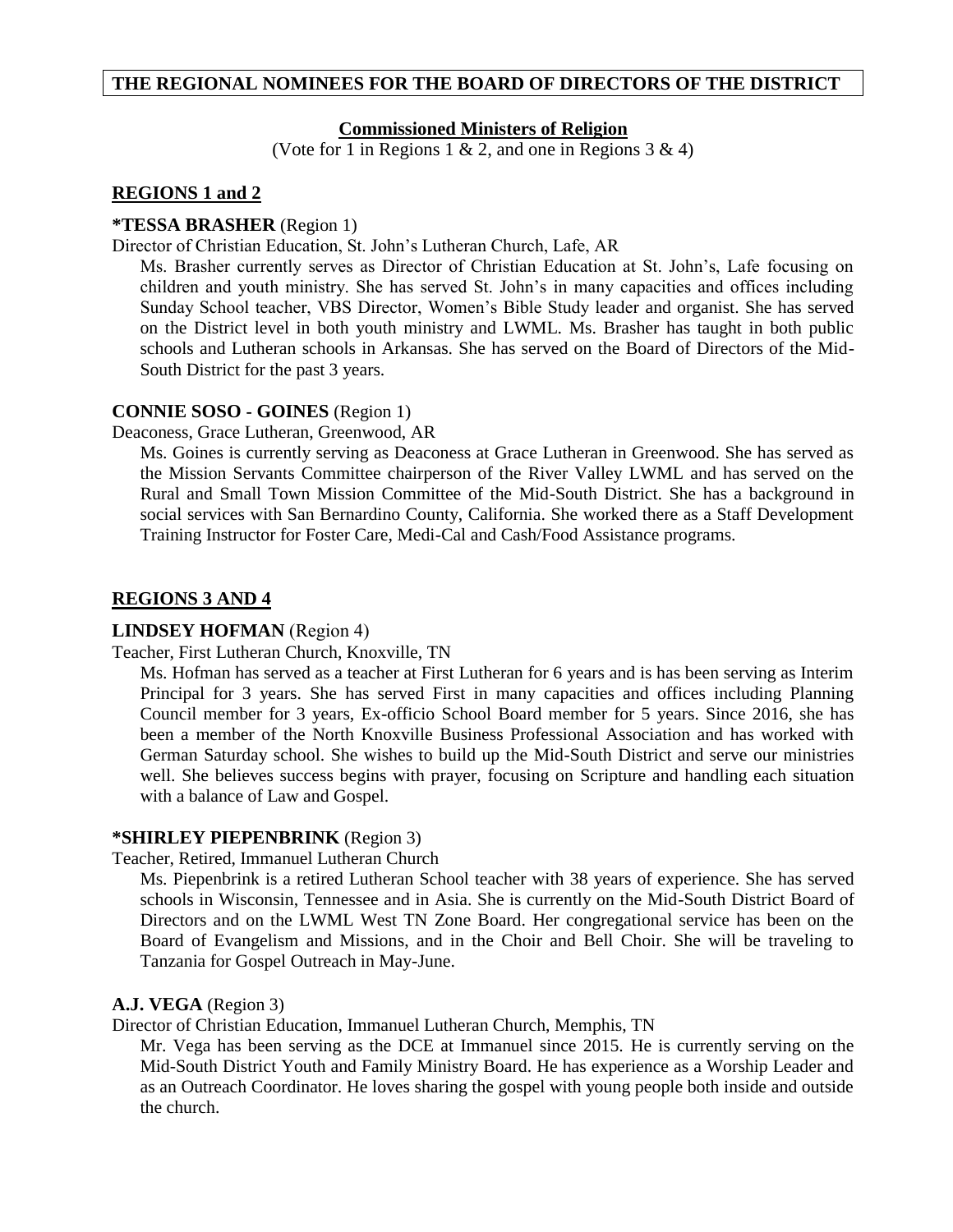#### **THE REGIONAL NOMINEES FOR THE BOARD OF DIRECTORS OF THE DISTRICT**

#### **Lay Persons**

(Vote for 1 in each Region)

#### **REGION 1**

#### **BRENT NELSON**

#### Member, First Lutheran, Harrison, AR

Mr. Nelson is an IT Service Management Consultant. He currently serves his congregation as an Elder, and sings with the praise team. He previously served as co-chair of the worship committee and as the youth committee chair. If elected to the District's Board of Directors, Mr. Nelson would strive to help the District continue to share the good news of Christ with others.

#### **JEFF PITTMAN**

#### Member, Pilgrim Lutheran, Jonesboro, AR

Mr. Pittman is a Professor of Business Law at Arkansas State University. He has both his JD and MBA. He has previously been a representative to the District convention 2 times. He has served Pilgrim in almost every management capacity. He has served as the school board President of Concordia Christian Academy for the last 10 years. Mr. Pittman would serve faithfully if elected. He believes the LC-MS is grounded firmly in the Word but isn't connecting well with younger members of society.

# *3 rd Candidate to be confirmed*

## **REGION 2**

#### **\*MARC HIGGINS**

Member, Shepherd of Peace, Maumelle, AR

Mr. Higgins has over 30 years managing Fortune 500 healthcare companies in various roles. He has served as the President of the congregation, Chairman of the Lay Ministry Board and as a church council member for 15 years. He has served on the Mid-South District's Board of Directors for the last 2 years.

#### **TIM LOYD**

Member, Grace Lutheran, Little Rock, AR

Mr. Loyd is a Realtor. He was a delegate to the District convention in 2015. He is currently the Chairman of the congregation for the last 3 years. Before that, he was the assistant to the Executive Director for 3 years and has been an Elder for about 15 years. Mr. Loyd has an interest in the workings of the District and the LCMS.

#### **ROBERT MORRIS**

Member, Peace Lutheran, Conway, AR

Mr. Morris is a Deacon and Congregational President at his congregation, serving since 2017. He previously served his congregation as an elder from 2003-2017, as well as Congregational President from 2009-2013. Mr. Morris is a Board member for the Conway Interchurch Housing Autumn Manor since 2014, and has been President since 2016.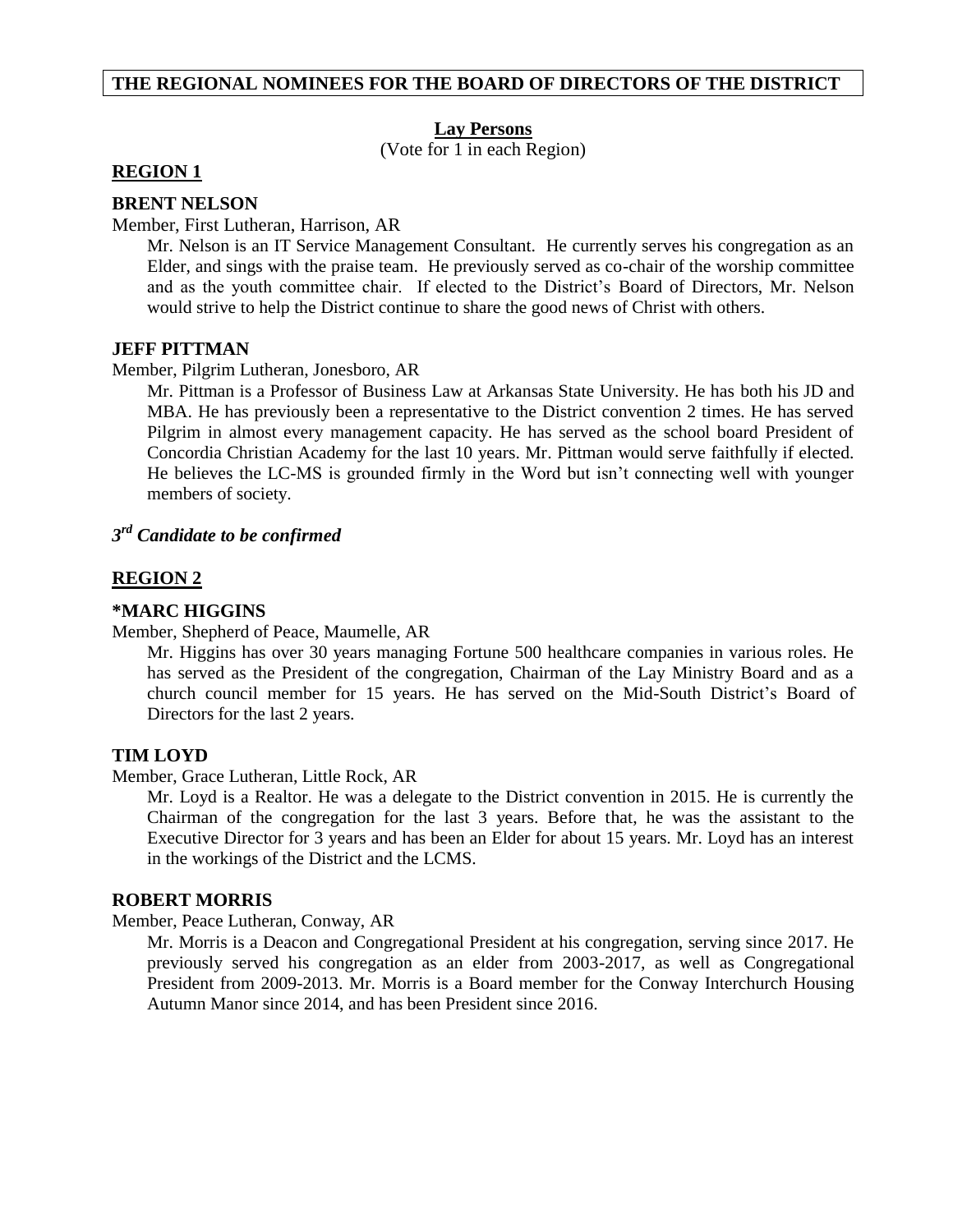# **REGION 3**

# **JUDY GERMAN**

Member, Beautiful Savior Lutheran, Olive Branch, MS

Mrs. Judy German is a retired public school teacher (46 years). She holds a Bachelors and Masters of Education. Judy currently serves her congregation as the Co-Chair of the Fellowship Committee. She sings in the choir. Judy previously served as the Chair of the Board of Daycare from 1996-2001.

# **\*FRED GUENGERICH**

Member, Redeemer Lutheran, Nashville, TN

Dr. Guengerich is a Biochemistry professor at Vanderbilt University School of Medicine. Previously he was the Director of the Center of Molecular Toxicology. He has served on the Mid-South District's Board of Directors since 2015. He has also served on the Mid-South District's Constitution Committee since 2012. He has served his congregation as President and has been Head of the Board of Elders since 1986. Through his District involvement, he understands both our blessings and the challenges we face.

## **DOUG WERTH**

Member, Our Savior Lutheran, Nashville, TN

Mr. Werth is a retired finance executive. He has served as a Board member of the Concordia Welfare and Education Foundation for 12 years. He was also on the ABLAZE Strategic Planning team for 3 years. He has served on his congregations Board of Directors, Church Council and Board of Elders for about 10 years. He served as a Board member and Board Chairman at the Hong Kong International (LCMS) School for 7 years. He's also served on the Lutheran Hour Ministries National Leadership Council since 2016. He believes we are sent to share the Good News with all those who are living in the dark.

# **REGION 4**

# **RANDY BUECKMAN**

Member, Grace Lutheran, Knoxville, TN

Mr. Bueckman is a Biomedical Engineering Manager and has also served as a robotics mentor at a STEM Academy since 2011. He has served his congregation in many capacities for over 40 years. He previously served on the Mid-South District's Board of Directors for 6 years.

# **JOHN CADDELL**

Member, St. Paul Lutheran, Wartburg, TN

Mr. Caddell is currently retired. He has served his congregation in various capacities including the Board of Elders, Vice-President, President for 5 years and youth leader. He served as a youth Football coach for about 10 years. He has been a lay delegate to both the LCMS and Mid-South District conventions several times.

#### **ALBERT COLLVER**

Member, First Lutheran, Knoxville, TN

Mr. Collver worked for General Electric for 37 years. He owned a logistics consulting business for 6 years. He has served his congregation in various capacities, including President and Vice-President for 10 years, Board of Trustees Chair for 7 years and an Elder. He has been a lay delegate to a LC-MS convention and served on the Life Together committee. He was also actively involved with the Boy Scouts for 10 years.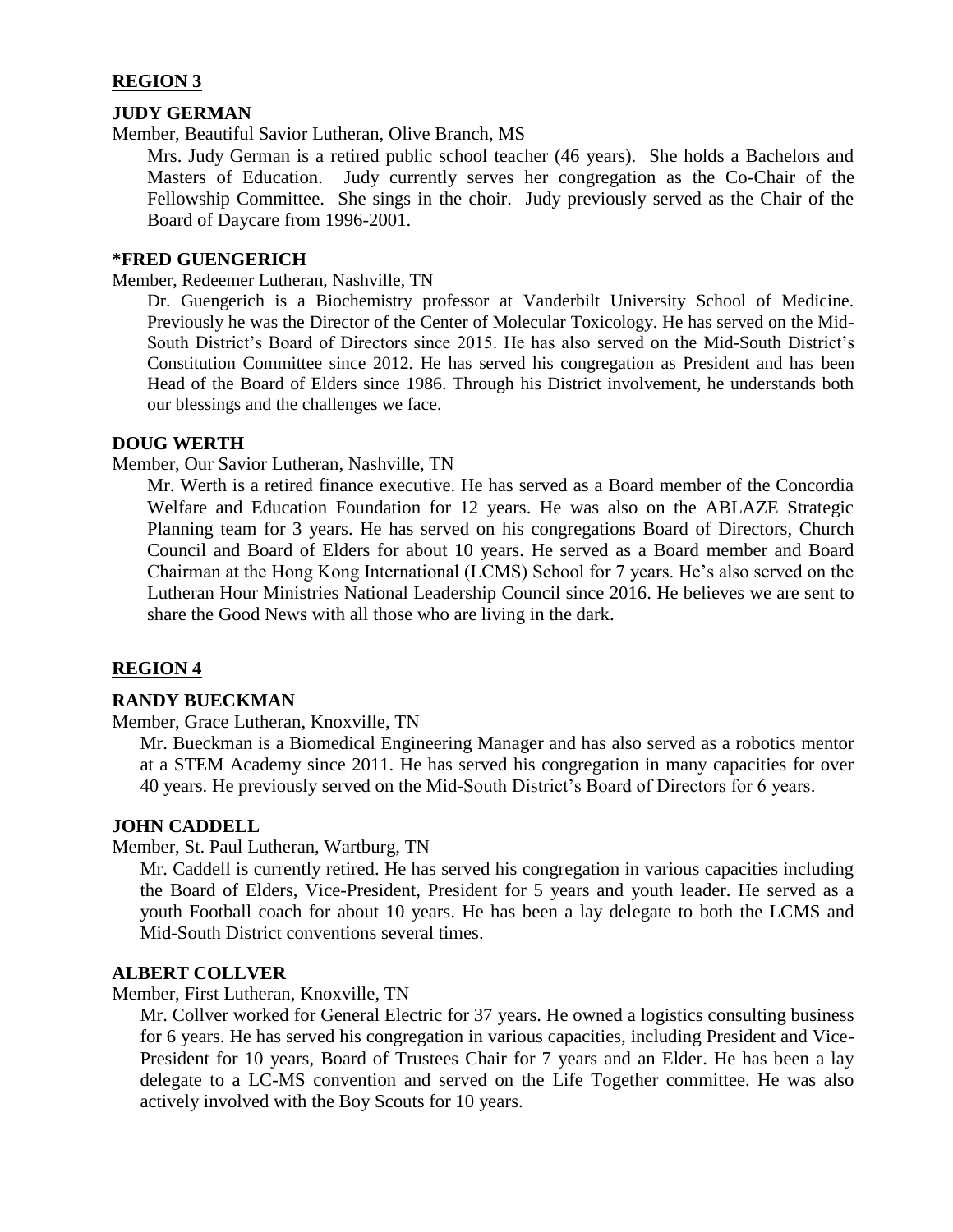## **BOB NERGER**

Member, St. Paul Lutheran, Wartburg, TN

Mr. Nerger is a retired Engineer. He has served his congregation in several management positions over the last 40 years. At the Mid-South District level, he served on the Board of Youth for 6 years, the East Region Youth Board for 15 years and has been on the Nominating Committee once previously. He's also served with the local Thrivent chapter.

#### **\*LARRY ZEHNDER**

Member, Cross of Christ Lutheran, Chattanooga, TN

Mr. Zehnder was a Local Government Administrator for the city of Chattanooga for 40 years. He is presently a consultant with a Design and Engineering firm. He has served on the Mid-South District's Board of Directors and Finance Committee since 2012. He was also on the Mid-South District's Congregational Assessment Team in 2017. He has served his congregation as the President for 6 years, a Head Elder for 6 years and has been an Elder since 2000. On 2 occasions, he's been the President of a state professional association and is currently an officer of the American Red Cross' SE Tennessee District. He would gladly serve another term on the Board of Directors if elected.

# **NOMINEES OF THE MID-SOUTH DISTRICT NOMINATIONS COMMITTEE**

# **ORDAINED MINISTER**

**(Vote for one in Regions 1 and 2, and one in Regions 3 and 4)**

#### **REGIONS 1 and 2**

## **REVEREND RON BACIC**

Pastor, First Lutheran, Little Rock, AR

Pastor Bacic has been serving First Lutheran since 2009. He served Risen Savior in Buffalo, Illinois for his vicarage. Pastor Bacic is a member of the Toastmasters and is involved with the VA Mentoring Program.

#### **REVEREND JON BEYER**

Pastor, First Lutheran, Hot Springs, AR

Pastor Beyer is a lifetime member of the LCMS and is currently serving at First Lutheran in Hot Springs, AR. He has served as a District Vice President and as a Circuit Counselor. For 14 years he was on the board of Directors for the YMCA and he is currently working with Community Counseling Services.

#### **REVEREND STEWART MARSHALL**

Pastor, Trinity Lutheran, Pine Bluff AR

Pastor Marshall has served congregations in Ontario, Canada, Texas, Wisconsin, Tennessee, Alabama, Louisiana, and Arkansas. He is also a retired Chaplain of the United States Army Reserves. Pastor Marshall has served the Southern District as a 3rd Vice President, Circuit Counselor, and on the Nominations Committee. He has been a member of the Kiwanis Club since 2010 and has served on several Ministerial Associations.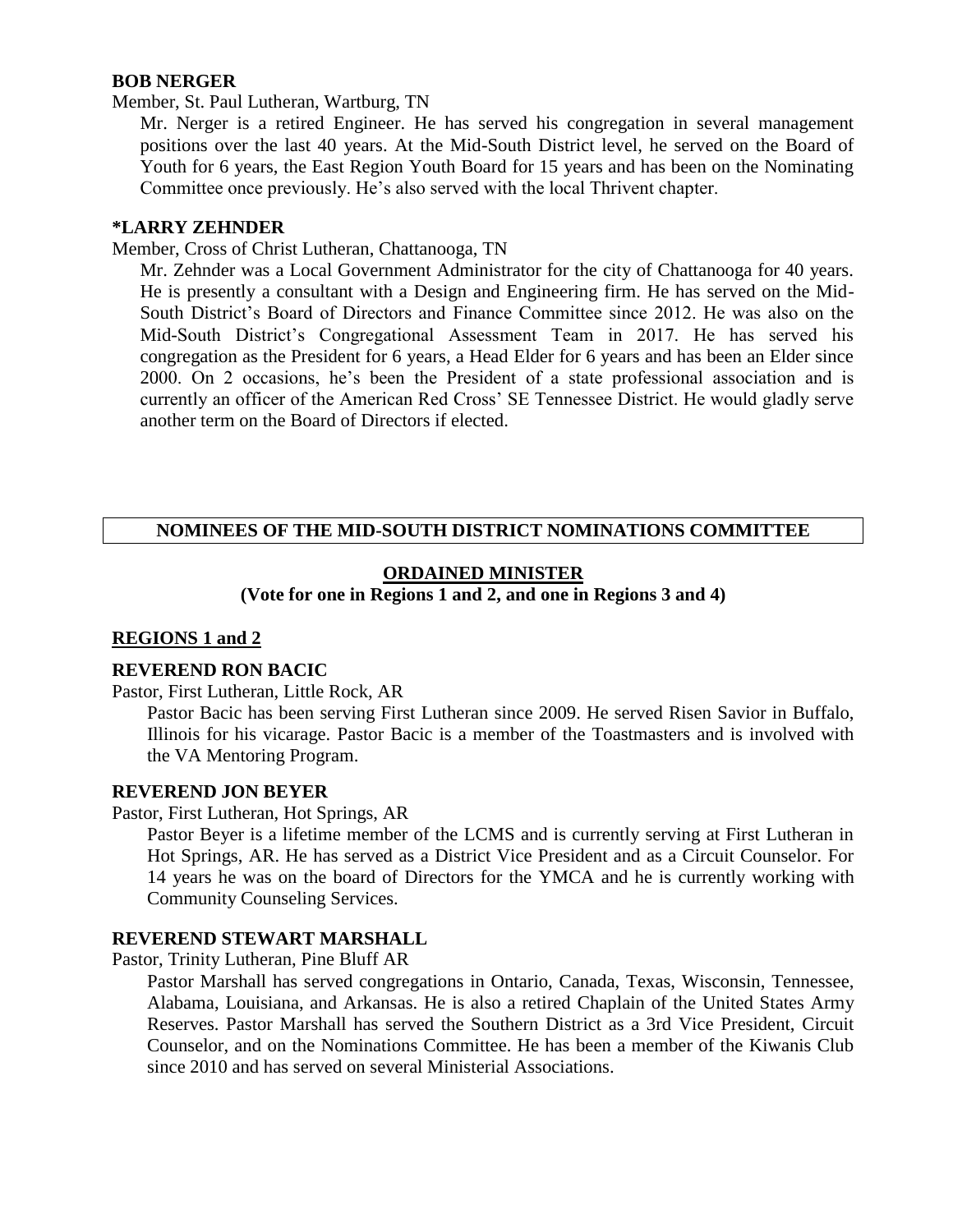# **REGIONS 3 and 4**

# **REVEREND DAVID GRAVES**

Pastor, St. Paul Lutheran, Wartburg, TN

Pastor Graves has been the pastor at St. Paul Lutheran since 2013. He has been involved in the Morgan County Correction Facility and the Local Community Outreach Boards.

## **REVEREND ROBERT PORTIER**

Pastor, St. Paul Lutheran, Sevierville, TN

Pastor Portier has been the pastor at St. Paul for the past 11 years. He has served on the Administration and Finance Floor Committee for the Mid-South District Convention and was a Circuit Rep. to the LCMS convention in 2013. Pastor Portier has served on the Sevier County Right to Life and on the Board of Directors of the Women's Care Center.

# **REVEREND CHRISTOPHER SHEETS**

Pastor, Good Shepherd Lutheran Church, Chattanooga, TN

Pastor Sheets has been the Senior Pastor at Good Shepherd since 2013. In his ministry he has served Congregations in both Arkansas and Illinois. At the District level he has been a Circuit Counselor, District Convention Floor Committee Chair and a Pastoral Delegate to the LCMS Convention. Pastor Sheets has served the community by working with the County Prison Ministry and the Kiwanis.

# **COMMISSIONED MINISTER**

# **(Vote for one in Regions 1 and 2, and one in Regions 3 and 4)**

# **REGIONS 1 and 2**

**DAVID STUCKWISCH** (Region 2) Director of Christian Education, St. John Lutheran Church, Stuttgart, AR

# **REGIONS 3 and 4**

**JUNE WILLIAMSON** (Region 3) Teacher, Immanuel Lutheran Church & School, Memphis, TN

# **LAY PERSONS (Vote for one in Regions 1 and 2, and one in Regions 3 and 4)**

# **REGIONS 1 and 2**

#### **THOMAS MANCUSO**

Member, Grace Lutheran, Holiday Island, AR

Mr. Mancuso retired from NASA, Houston, TX, in 1999. He has served his congregation as President multiple times, as well as Trustee and Call Committee member. He is currently an Elder. Mr. Mancuso has be a Lay Representative to District and Synodical Conventions. He is active in the local Food Bank & Meals on Wheels ministries.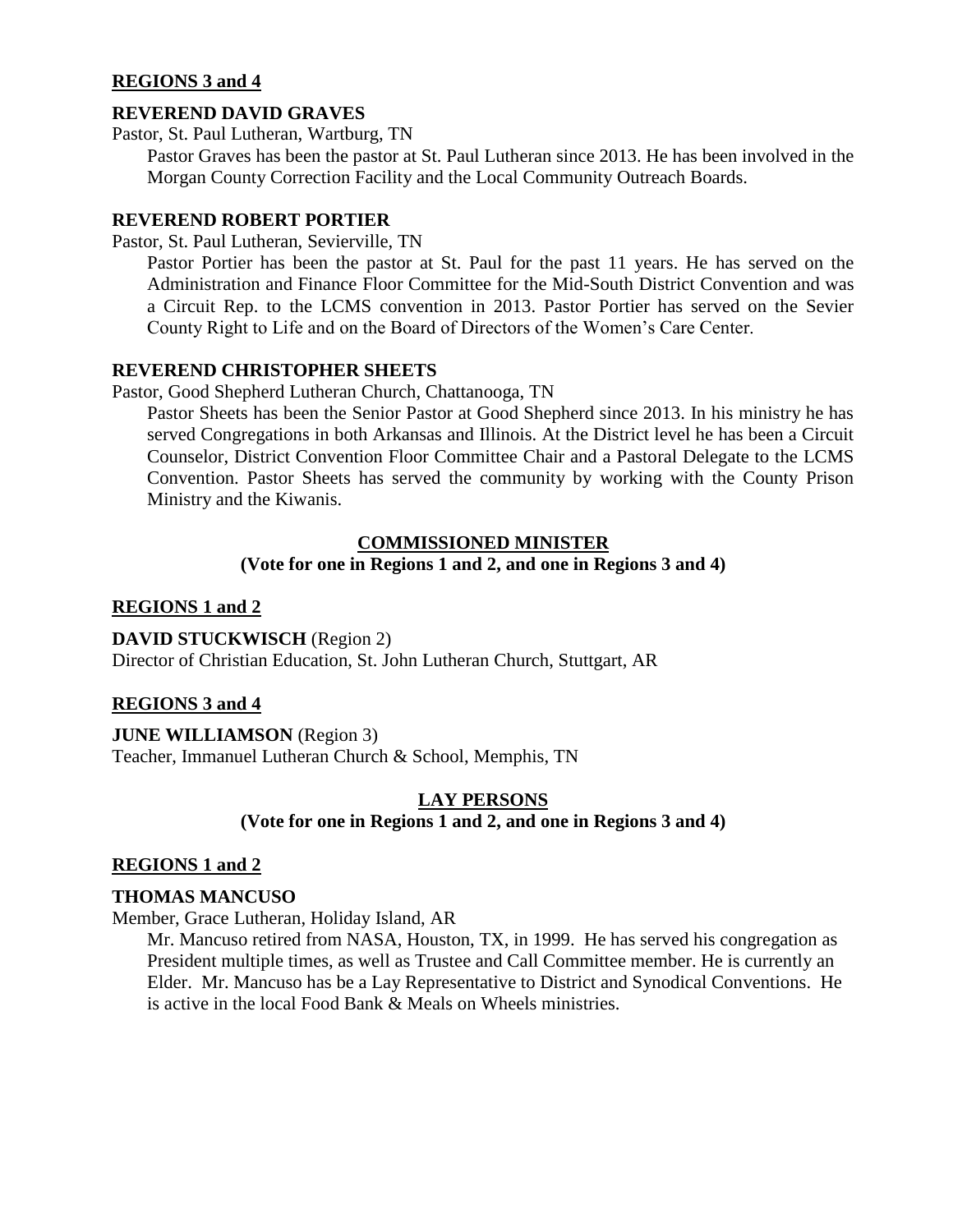# **REGIONS 3 and 4**

# **LARRY HOOD** (Region 4)

Member, First Lutheran, Knoxville, TN

Mr. Hood is Editor and Design Director of Nation Monthly Trade Journal. He joined First Lutheran in 1987 and has served on the Board of Christian Day School and Board of Elders where he is currently serving as the chairman.

# **DON ISRAEL** (Region 3)

Member, Our Savior Lutheran, Nashville, TN

Mr. Israel is a retired CPA and Financial Executive. He has served the Mid-South District as Treasurer and on the Board of Directors 2002-2010. At various times he has served Our Savior as Congregational President, Treasure, Board of Stewardship, School Board and Call Committees. He has chaired two Building Programs and is presently chair of the Endowment Committee.

# **DAN JACOBS** (Region 4)

Member, Good Shepherd Lutheran, Chattanooga, TN

Mr. Jacobs served as a Delegate to the LCMS Convention in 2016 and was a Delegate to the Mid-South District Convention in 2015. As a member of Good Shepherd, he has served as the congregational President for 3 different terms. He has also served on various boards throughout the years. He was on the Board of Directors for the Goodwill Industries for 5 years and has been on the Executive Committee for the Goodwill. He is currently retired.